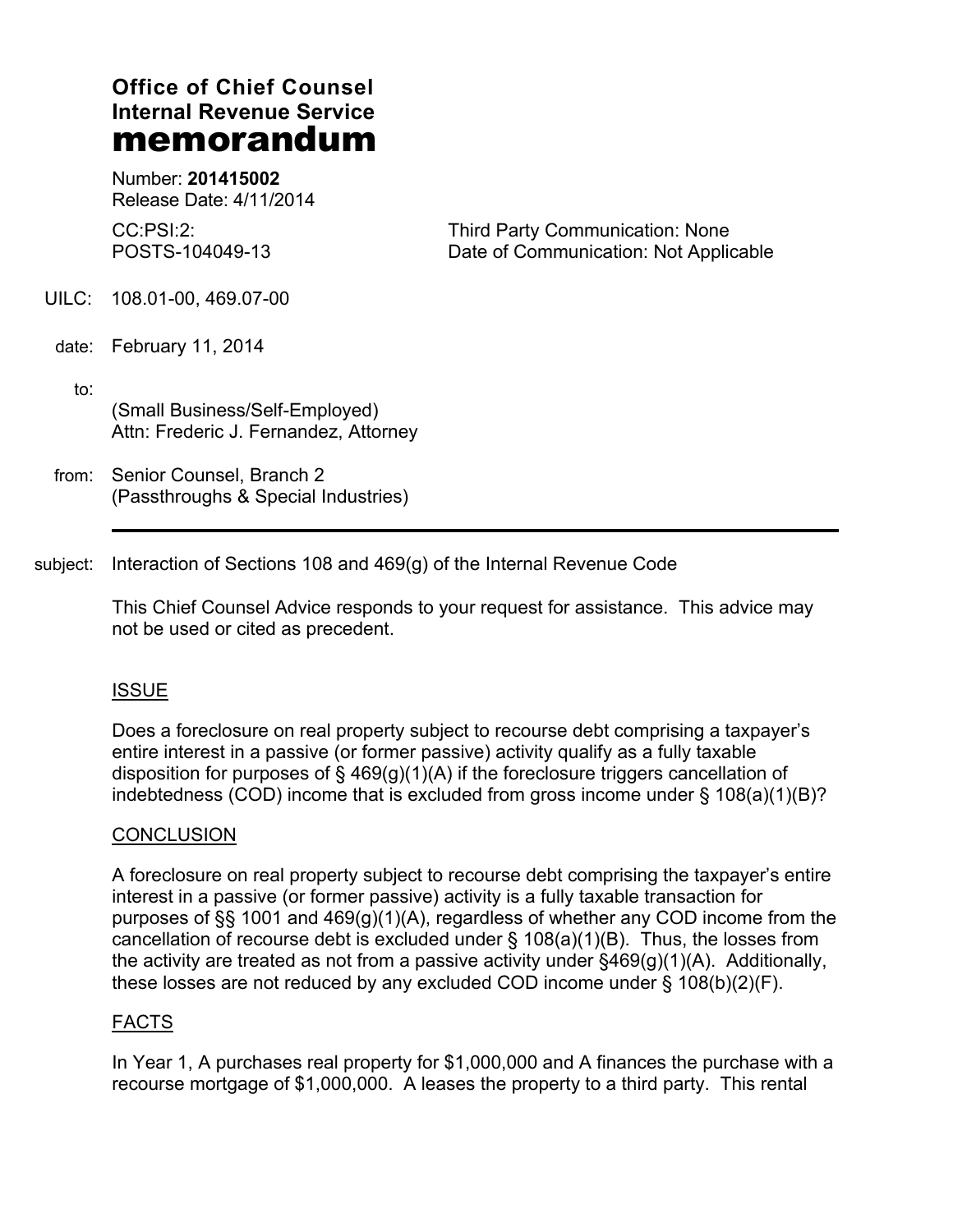activity is a passive activity of A within the meaning of § 469(c), and the real property constitutes A's entire interest in the passive activity. A has no other passive activities. The rental property accumulates net losses of \$100,000 over three years that are suspended under § 469(a) and carried forward to year 4 under § 469(b). In Year 4, A defaults on the debt and the lender forecloses the mortgage. The fair market value of the property at the time of foreclosure is \$825,000. A's adjusted basis in the property is \$800,000, and the remaining balance on the debt is \$900,000 at the time of the foreclosure. Also, A is insolvent with liabilities exceeding assets by \$200,000 at the time of the foreclosure. The mortgagee cancels the remaining \$75,000 debt after the foreclosure. As a result, A has \$25,000 gain on the foreclosure (\$825, 000 FMV - \$800,000 adjusted basis), and A has \$75,000 COD income (\$900,000 debt - \$825,000 FMV) that is excludable from gross income under §108(a)(1)(B).

## LAW

Section 61(a)(3) of the Code provides that gross income includes gains derived from dealings in property.

Section 1.61-6(a) of the Income Tax Regulations provides that the specific rules for computing the amount of gain or loss from dealings in property under section 61(a)(3) are contained in section 1001 and the regulations thereunder.

Section 1001(a) provides that gain from the sale or other disposition of property shall be the excess of the amount realized therefrom over the adjusted basis provided in section 1011 for determining gain.

Section 1001(b) provides that the amount realized from the sale or other disposition of property shall be the sum of any money received plus the fair market value of the property (other than money) received.

Section 1001(c) provides that, except as otherwise provided in subtitle A, the entire amount of the gain or loss, determined under section 1001, on the sale or exchange of property shall be recognized.

Section 1.1001-2(a)(1) provides that, except as provided in section 1.1001-2(a)(2) and (3), the amount realized from a sale or other disposition of property includes the amount of liabilities from which the transferor is discharged as a result of the sale or disposition. Section 1.1001-2(a)(2) provides that the amount realized on a sale or other disposition of property that secures a recourse liability does not include amounts that are (or would be if realized and recognized) income from the discharge of indebtedness under section 61(a)(12). Example (8) under section 1.1001-2(c) illustrates these rules as follows:

Example (8). In 1980, F transfers to a creditor an asset with a fair market value of \$6,000 and the creditor discharges \$7,500 of indebtedness for which F is personally liable. The amount realized on the disposition of the asset is its fair market value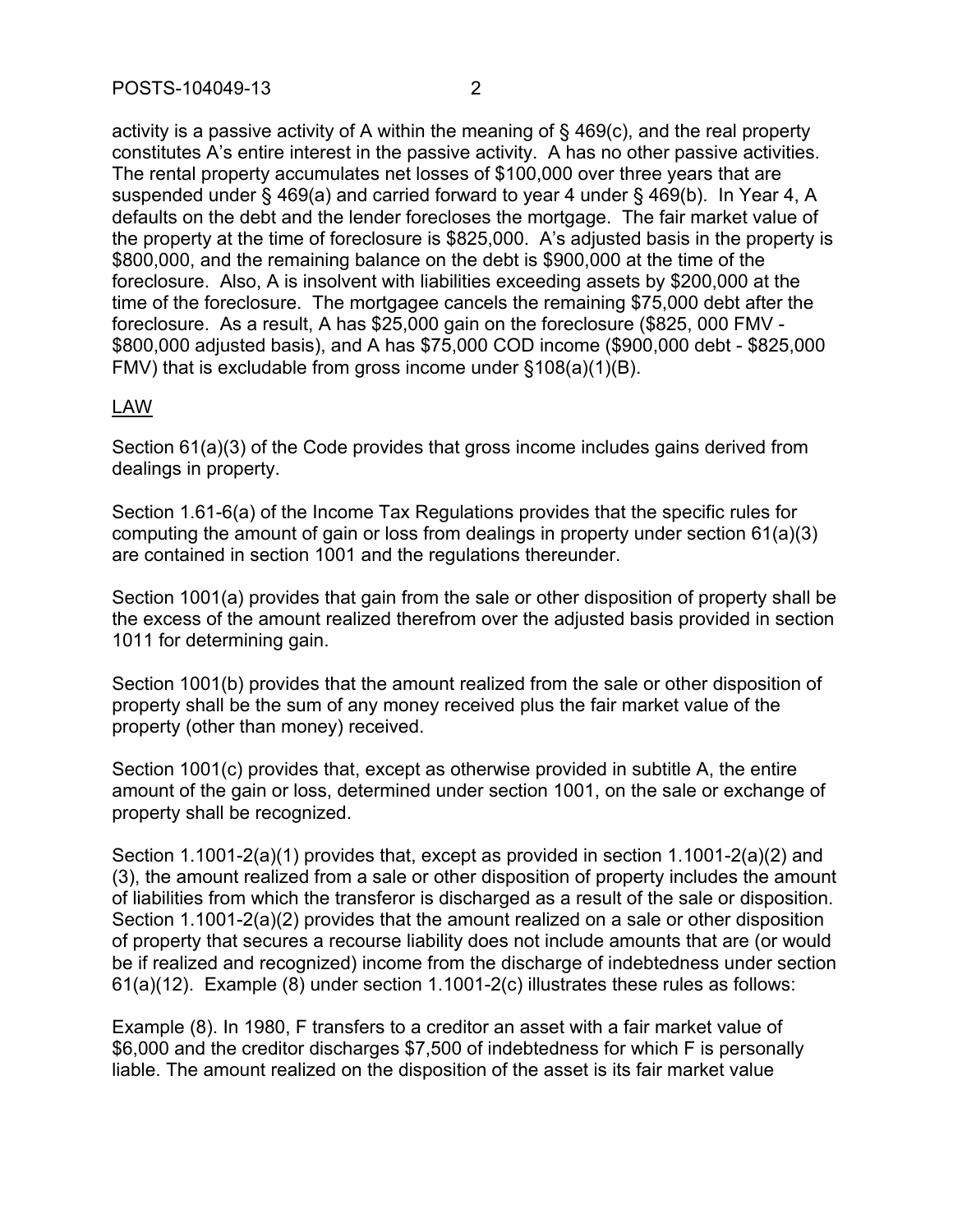POSTS-104049-13 3

(\$6,000). In addition, F has income from the discharge of indebtedness of \$1,500 (\$7,500 - \$6,000).

Section 61(a)(12) provides that gross income includes income from the discharge of indebtedness. See also U.S. v. Kirby Lumber Co., 284 U.S. 1, 2 (1931).

Section 108(a)(1)(B) provides, in general, that gross income does not include any amount which (but for  $\S$  108(a)(1)(B)) would be includible in gross income by reason of the discharge (in whole or in part) of indebtedness of the taxpayer if the discharge occurs when the taxpayer is insolvent.

Section 108(a)(3) provides that, in the case of a discharge to which § 108(a)(1)(B) applies, the amount excluded shall not exceed the amount by which the taxpayer is insolvent.

Section 108(b)(1) provides that, in general, amounts excluded from gross income under § 108(a)(1)(A), (B), or (C) shall be applied to reduce certain tax attributes of the taxpayer.

Section 108(b)(2)(F) provides that the taxpayer's passive activity loss or credit carryover under § 469(b) from the taxable year of the discharge is a tax attribute subject to reduction.

Section 108(b)(4) provides that reductions to tax attributes required by § 108(b) are made after determination of tax for the year of discharge.

Section 469(a)(1) provides that, if for any taxable year the taxpayer is described in § 469(a)(2), neither the passive activity loss, nor the passive activity credit, for the taxable year shall be allowed.

Section 469(b) provides that, except as otherwise provided in § 469, any loss or credit from an activity which is disallowed under § 469(a) shall be treated as a deduction or credit allocable to such activity in the next taxable year.

Section 469(d)(1) provides that, for purposes of § 469, the term "passive activity loss" means the amount (if any) by which the aggregate losses from all passive activities for the taxable year exceed the aggregate income from all passive activities for such year.

Section 469(g)(1)(A) provides that, if during the taxable year a taxpayer disposes of his entire interest in any passive activity (or former passive activity), the following rule shall apply: if all gain or loss realized on such disposition is recognized, the excess of (i) any loss from such activity for such taxable year (determined after the application of § 469(b)), over (ii) any net income or gain for such taxable year from all other passive activities (determined after the application of § 469(b)), shall be treated as a loss which is not from a passive activity.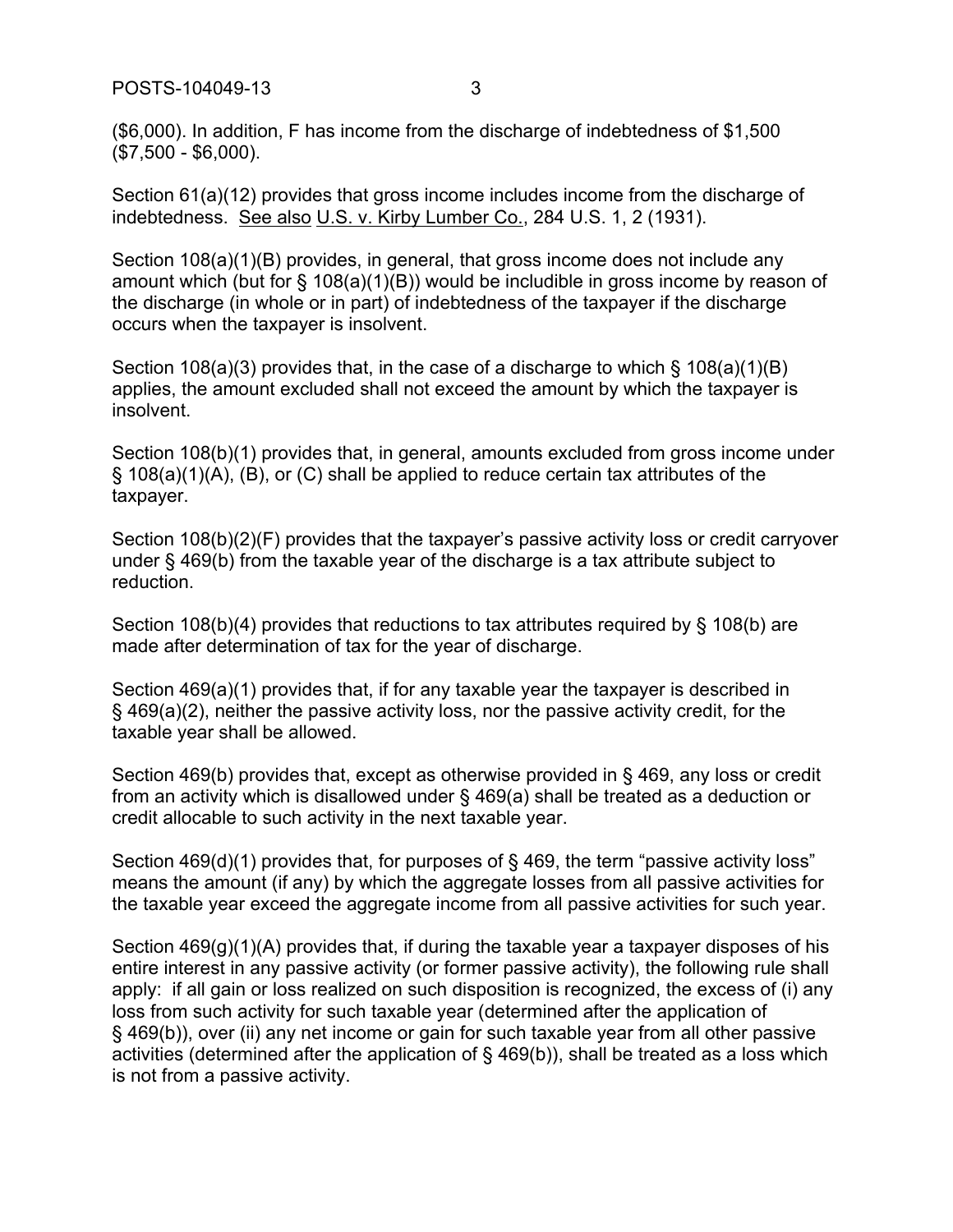### ANALYSIS

Section 469(g)(1)(A) requires a taxpayer to dispose of his entire interest in a passive activity in a "fully taxable transaction" to an unrelated party in order for any disallowed ("suspended") passive losses from that activity to be "freed up" and become deductible against non-passive income of the taxpayer. Section  $469(g)(1)(A)$  characterizes a fully taxable transaction as one in which all of the gain or loss realized on a disposition of a taxpayer's entire interest in an activity is recognized. The statute does not provide any additional guidance on what constitutes a fully taxable disposition, and there are no regulations providing any rules on this issue under § 469(g). However, the legislative history for § 469 provides helpful guidance.

The Senate Report accompanying the Tax Reform Act of 1986 states, generally, that:

When a taxpayer disposes of his entire interest in a passive activity, the actual economic gain or loss on his investment can be finally determined. Thus, under the passive loss rule, upon a fully taxable disposition, any overall loss from the activity realized by the taxpayer is recognized and allowed against income (whether active or passive income). This result is accomplished by triggering suspended losses upon disposition.

The reason for this rule is that, prior to a disposition of a taxpayer's interest, it is difficult to determine whether there has actually been gain or loss with respect to the activity. For example, allowable deductions may exceed actual economic costs, or may be exceeded by untaxed appreciation. Upon a taxable disposition, net appreciation or depreciation with respect to the activity can be finally ascertained. Since the purpose of the disposition rule is to allow real economic losses of the taxpayer to be deducted, credits, which are not related to the measurement of such a loss, are not specifically allowable by reason of a disposition.

The type of disposition that triggers full recognition of any loss from a passive activity is a fully taxable disposition of the taxpayer's entire interest in the activity. A fully taxable disposition generally includes a sale of the property to a third party at arm's length, and thus, presumably, for a price equal to its fair market value. Gain realized upon a transfer of an interest in a passive activity generally is treated as passive, and is first offset by the suspended losses from that activity. This accomplishes the purpose of the rule to recognize net income or loss with respect to the activity when it can be finally determined.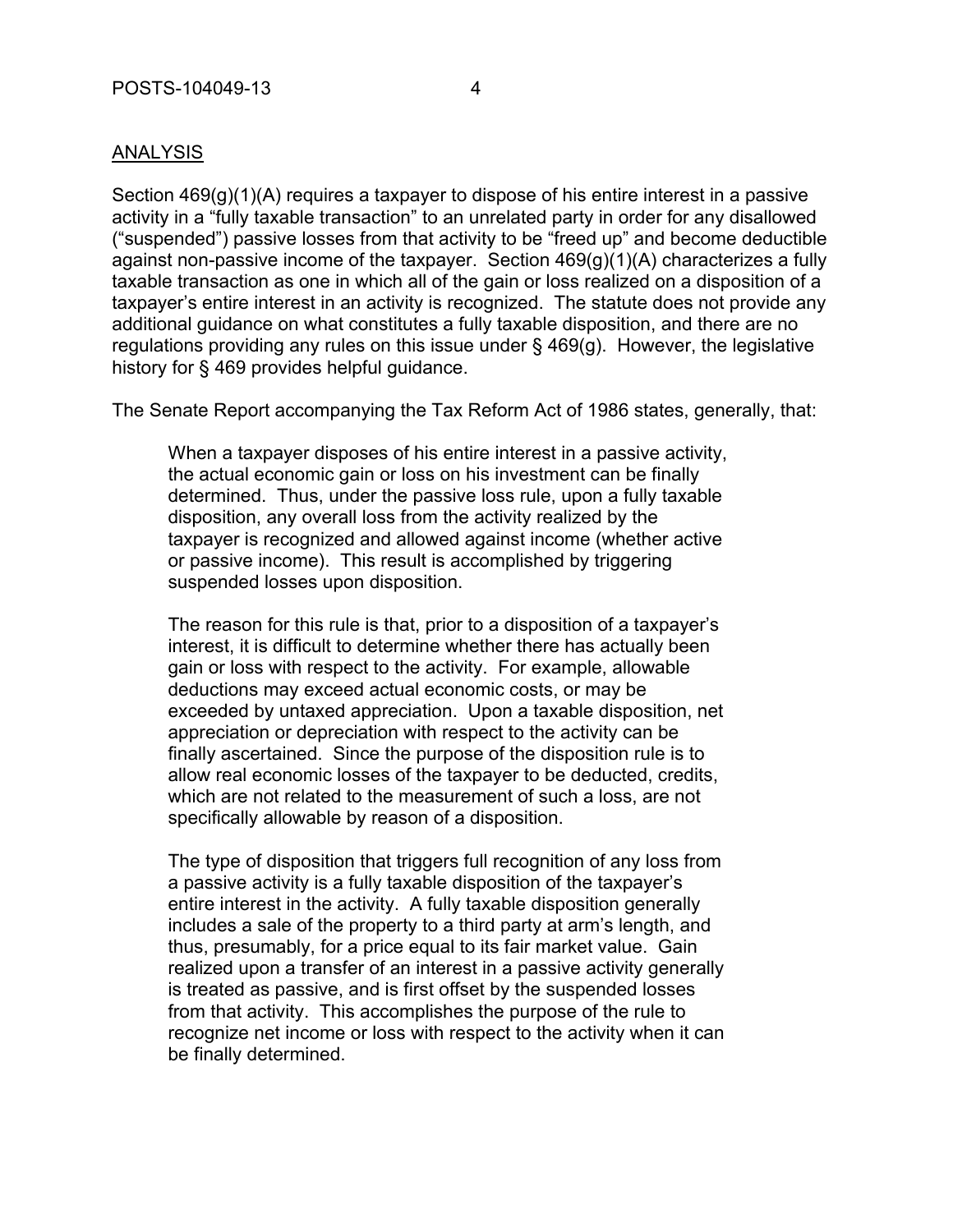Where the taxpayer transfers an interest in a passive activity in a transaction which the form of ownership merely changes, suspended losses generally are not allowed, because the gain or loss he has realized with respect to the activity has not been finally determined. (Such suspended losses are allowed, however, to the extent that any gain recognized on such a transfer, together with other income from passive activities for the year, exceeds losses from passive activities for the year.) Special rules are provided for gifts, death of a taxpayer, and other circumstances in which the taxpayer becomes no longer subject to the passive loss rule with respect to the activity.

The taxpayer must dispose of his entire interest in the activity in order to trigger the recognition of loss. If he disposes of less than his entire interest, then the issue of ultimate economic gain or loss on his investment in the activity remains unresolved. A disposition of the taxpayer's entire interest involves a disposition of the taxpayer's interest in all entities that are engaged in the activity, and to the extent held in proprietorship form, of all assets used or created in the activity. . . . If the taxpayer has adequate records of the suspended losses that are allocable to that activity, and includes in income the gain (if any) allocable to his entire interest in the activity, such losses are allowed in full upon the disposition.

S. Rep. No. 99-313, at 725-27 (1986). Accordingly, the legislative history indicates that Congress intended the term "fully taxable transaction" to refer to a transaction constituting a final disposition of all property used in a passive activity that allows for a full accounting of all income, gains, and losses resulting from the ownership and use of such property in the activity over time. While not explicit in either the statute or legislative history, it is generally understood that Congress did not intend § 469 to be a permanent loss disallowance provision. Rather, taxpayers should be able to deduct net losses from a passive activity at a time when the ultimate economic gains and losses derived from a passive activity are finally ascertainable.

It is well established that a foreclosure is a sale or exchange for federal tax purposes from which a taxpayer realizes gain or loss. See Helvering v. Hammel, 311 U.S. 504 (1941), Aizawa v. Commissioner, 99 T.C. 197 (1992). Therefore, a foreclosure qualifies as a fully taxable transaction for purposes of § 1001(a). Foreclosure is also a fully taxable transaction for purposes of § 469(g)(1)(A) where the taxpayer no longer possesses, after the foreclosure, any remaining interest in the activity that generated the suspended passive losses.

In this case, A realizes and recognizes, at the time of the foreclosure, all of the gains and losses that A will ever realize from the activity. Therefore, a foreclosure on real property comprising A's entire interest in a passive (or former passive) activity is a fully